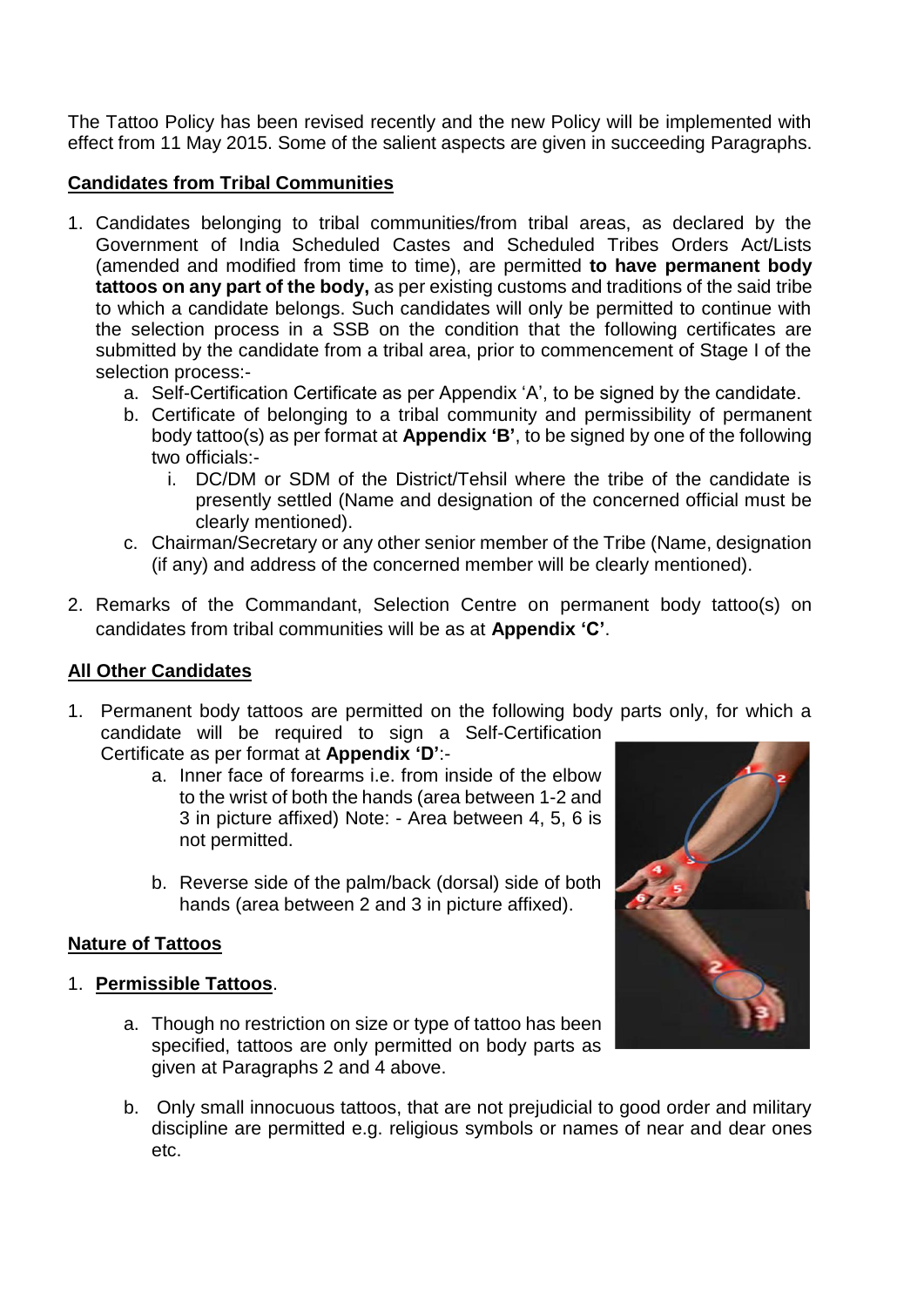## 2. **Non Permissible Tattoos:**

Regardless of location of a tattoo on the body (permitted/not permitted), the following will fall under the category of 'Non Permissible Tattoos':-

- a. Tattoos on any other part of the body (less Paragraphs 2 and 4 above).
- b. A tattoo with lewd or offensive content or indecent figures.
- c. Tattoos that are indecent, sexist or racist, explained as follows:
	- i. Indecent tattoos are those that are grossly offensive to modesty, decency or propriety.
	- ii. Sexist tattoos are those that advocate a philosophy that demeans a person based on gender.
	- iii. Racist tattoos advocate a philosophy that degrades or demeans a person based on race, ethnicity or region and religion.

## **Acceptance/ Non-Acceptance of Permanent Body Tattoo(s)**

- 1. Any candidate with a permanent body tattoo(s) on any part of the body other than that specified in Paragraphs 2 and 4 above (permissible category), or is of an objectionable nature (non-permissible category), as brought out in Paragraph 6 above, **are not eligible for enrolment into the Armed Forces**.
- 2. Candidates with non-permissible tattoos will be rejected by :
	- a. The Commandant, Selection Centre prior to commencement of Stage I (or).
	- b. The Commandant, Selection Centre as soon as the non-permissible tattoo(s) is noticed at any stage of the selection process (or).
	- c. The Commandant, Selection Centre as soon as the non-permissible tattoo(s) is noticed during the medical examination phase, on intimation by Medical Authorities (or).
	- d. The Commandant, Pre-Commission Training Academy (PCTA), if a nonpermissible tattoo(s) is noticed post-enrolment during the training phase.
- 3. Commandants of Selection Centres/PCTAs will intimate candidates found with nonpermissible tattoo(s) of their rejection from the selection/training process, in writing.
- 4. The following aspects will be ensured during various stages from conduct of SSB interviews till induction of candidates and thereafter, in their designated PCTAs :-

## a. **Service Selection Centres**.

- i. Candidates, on arrival at the SSB, will be required to submit a Self-Certified Certificate of undertaking declaring details of all permanent body tattoo(s), prior to commencement of Stage-I Testing.
- ii. The certificates have been uploaded on "joinindianarmy.nic.in", the official website of Recruiting Directorate. Candidates will be apprised of this in the call up letters to download the same, fill in their particulars and bring it along with them.
- iii. Candidates who are not in possession of these certificates will be made to sign the same during the document check before commencement of Stage-I Testing.
- iv. A candidate will be required to fill separate certificates for each of the permanent tattoo(s) sported by him/her.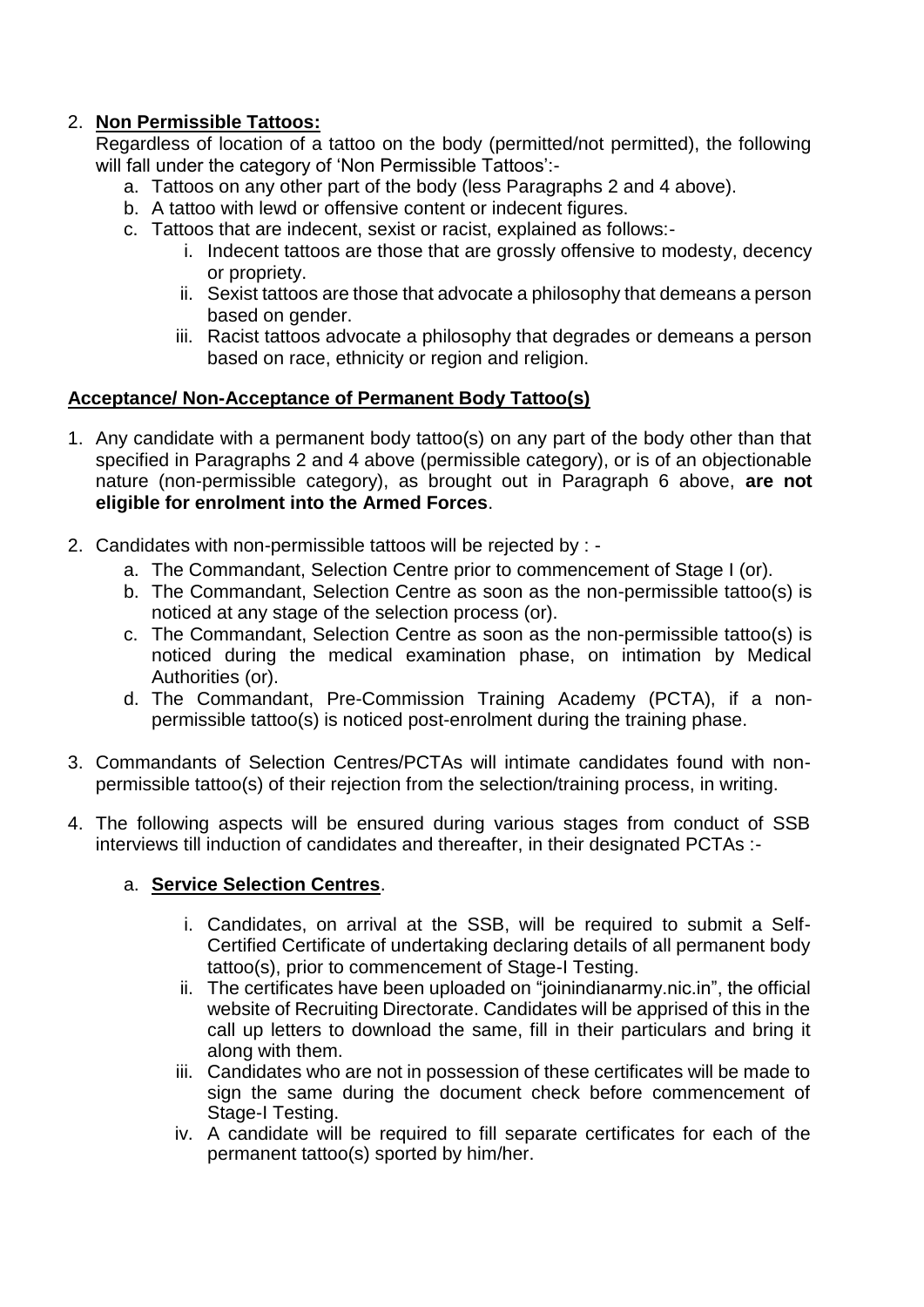- v. Such certificates will be countersigned by the Commandant, Selection Centres clearly stating whether the permanent body tattoo(s) is accepted or not. The said certificate(s) will form part of the candidate's dossier along with other documents. Copy of the certificate(s) will also be fwd to concerned MH in case of "Recommended" candidates.
- vi. In case a candidate has undergone removal of tattoo(s) prior to appearing for SSB interview and the same has faded substantially, this will be treated as a "scar" and not a tattoo. Such candidates will be permitted to undergo the entire selection process subject to approval by the Commandant, Selection Centre.

## b. **At Military Hospitals/Command Hospitals/Medical Directorate**.

- i. Candidates with permanent body tattoo(s), which have already been approved by the Commandant, Selection Centre, will be checked from the medical angle during his/her medicals and accordingly endorsed in his/her medical document.
- ii. In case during medical examination, a candidate is found to be having a permanent body tattoo(s) which was not earlier declared by him/her prior to commencement of Stage I, then:
	- a) The tattoo(s) will be checked by the Medical Authority from the medical angle and accordingly endorsed in the candidate's dossier/medical document.
	- b) The candidate will be returned to the Selection Centre forthwith for endorsement by the Commandant, Selection Centre.
- iii. Medical examination of such candidates will continue as hitherto fore at the medical institution if the permanent body tattoo is approved by the Commandant, Selection Centre.
- iv. The above notwithstanding, Commandant, Selection Centre is empowered to cancel the candidature of such candidates as referred in Para 10 (b) (ii) on grounds of misrepresentation of facts and the concerned candidate will be apprised of this in writing with a copy endorsed to the Recruiting Directorate.

## c. **At Pre-Commissioned Training Academies (PCTA).**

Candidates may go in for a permanent body tattoo(s) post medicals and prior to joining a PCTA. Therefore, it is mandatory to thoroughly check all the candidates for permanent body tattoo(s) at the time of induction to respective PCTAs, with details as given in a candidate's dossier. Should there be any deviation in this regard, appropriate action, as deemed necessary, will be taken by the concerned PCTA in consultation with ARTRAC / MT-6.

Auth:- DG Rtg/Rtg 'A' (P&C) letter No 58507/Tattoos/Sel Pol/Rtg P&C dt 11 May 2015.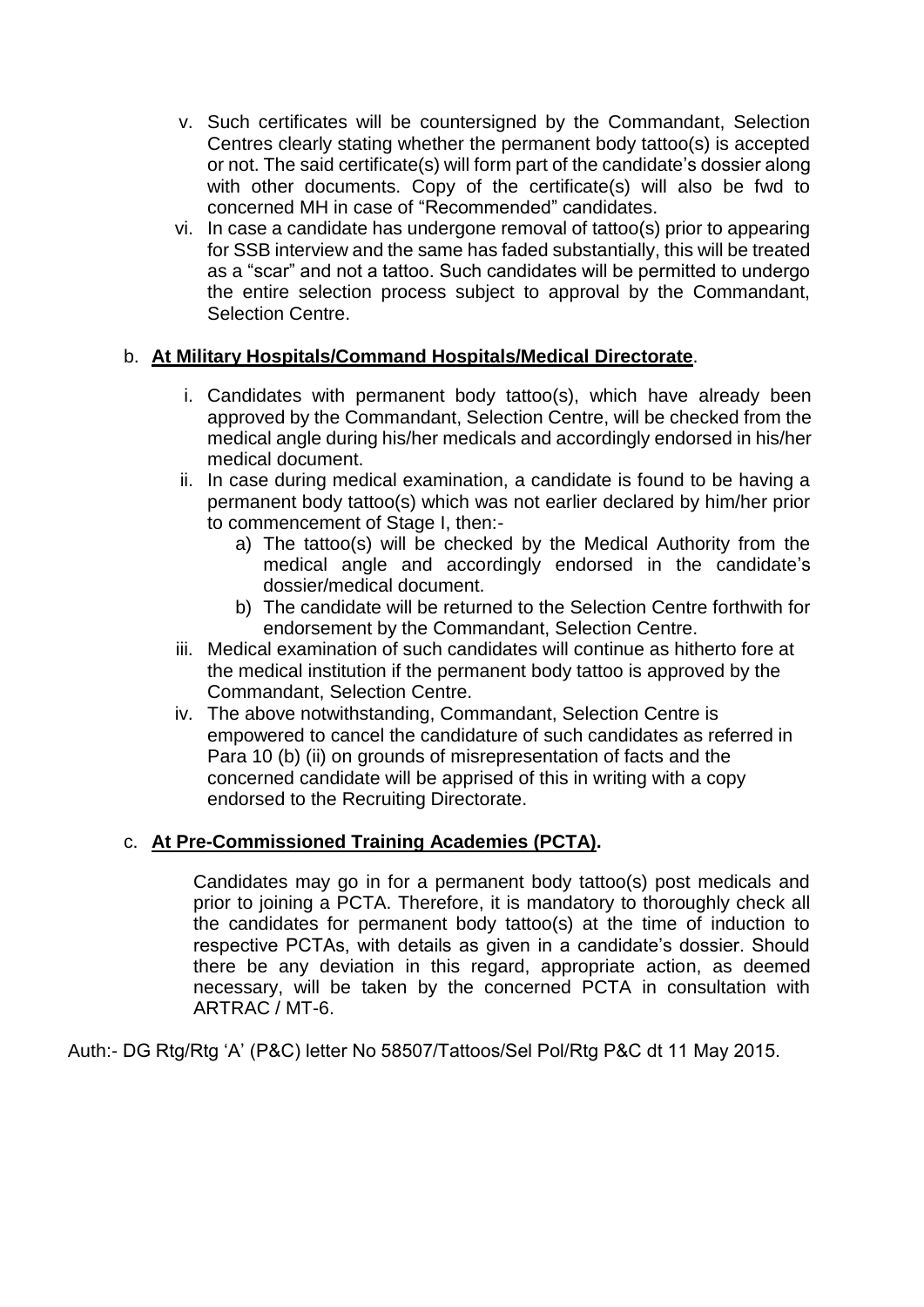#### **SELF CERTIFICATION CERTIFICATE (ONE FOR EACH TATTOO) BY CANDIDATES FROM TRIBAL COMMUNITIES WITH PERMANENT BODY TATTOO(S)**

1. I, **I**, **Example 20** (Name of Candidate), Son/Daughter of \_\_\_\_\_\_\_\_\_\_\_\_\_\_\_\_\_\_\_\_\_\_\_\_ (Name of Father/Mother/Guardian as applicable) \_\_\_\_\_\_\_\_\_\_\_\_\_\_\_\_\_ (Date of Birth) hereby give an undertaking that I belong to \_\_\_\_\_\_\_\_\_\_\_\_\_\_\_\_\_ Tribe from \_\_\_\_\_\_\_\_\_\_\_\_\_\_\_\_\_ area of State and I do not have any permanent body tattoo on my body/ I have one/two/three/four/more than four \* permanent body tattoo(s) inked on my body as follows (one for each tattoo):-

| <b>Photograph of Tattoo</b>                                                                                           | <b>Details of Tattoo</b>                    |
|-----------------------------------------------------------------------------------------------------------------------|---------------------------------------------|
| (Post card size to be pasted here duly<br>Signed by the candidate with name.<br>Please do not use staple pins/clips). | Size of Tattoo<br>(ln cm)                   |
|                                                                                                                       | Language<br>(If Applicable)                 |
|                                                                                                                       | Significance of Tattoo -<br>(If Applicable) |

(\* Delete whichever is not applicable)

- 2. I am enclosing Certificate(s) as per Appendix B, in original, for permanent body tattoo(s) on my body, duly signed as per instructions.
- 3. I hereby declare that besides the tattoo(s) as referred in Para 1 of Appendix A above, I will not have any other permanent body tattoo(s) in future if I am selected to undergo pre-commission training.
- 4. The above information given by me is true and correct to the best of my knowledge and belief.
- 5. I understand that misrepresentation of any facts/concealment of any information regarding permanent body tattoo(s) will lead to cancellation of my candidature at any stage from commencement of the selection process and I shall be solely responsible for the same.

Place:

Date :  $\qquad \qquad$  Date : Name, Entry & SSB Batch No

\_\_\_\_\_\_\_\_\_\_\_\_\_\_\_\_\_\_\_\_\_\_\_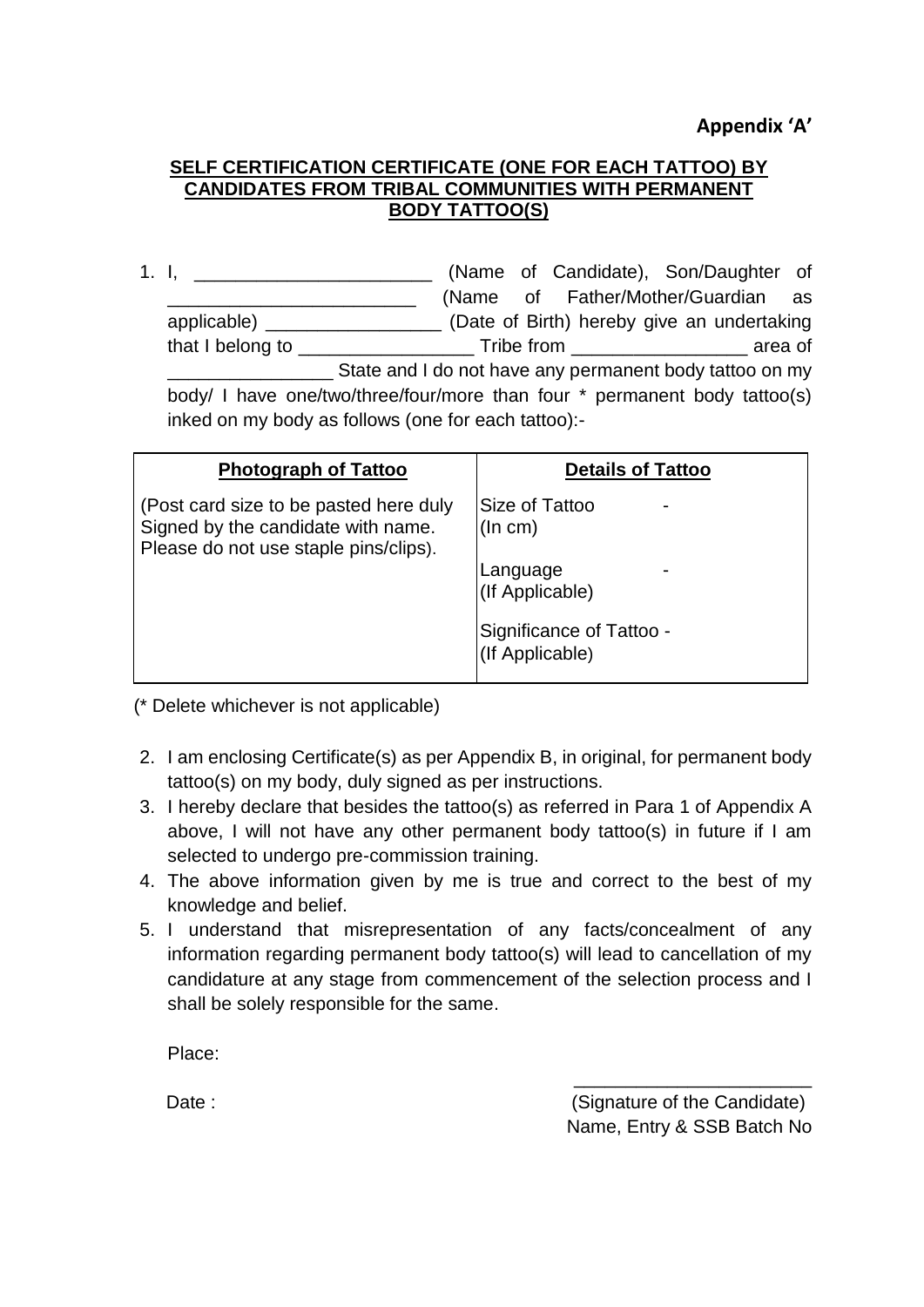#### **Appendix 'B'**

#### **CERTIFICATE (ONE CERTIFICATE FOR EACH TATTOO) FOR PERMANENT BODY TATTOO IN RESPECT OF CANDIDATES FROM TRIBAL COMMUNITIES**

1. This is to certify that \_\_\_\_\_\_\_\_\_\_\_\_\_\_\_\_ (Name of Candidate) whose date of birth is \_\_\_\_\_\_\_\_\_\_\_\_ is the Son/ Daughter of \_\_\_\_\_\_\_\_\_\_\_\_\_\_\_ (Name of Father/ Mother/ Guardian as applicable) and belongs to **Example 20** (Name of the Tribe) Community of \_\_\_\_\_\_\_\_\_\_\_\_\_\_\_\_\_\_ (Name of the District) in the State of (Name of the State).

- 2. It is certified that the permanent body tattoo(s) inked at the following parts of the body of \_\_\_\_\_\_\_\_\_\_\_\_\_\_\_\_\_\_(Name of the candidate) is as per existing customs and traditions of Tribe and is in practice as on date :-
	- (a)
	- (b)
	- (c)
	- (d)

(Total No of Tattoos – both in figures and words)

3. Post card size photograph of each of the tattoo as given in Paragraph 2 of Appendix B above is correct and placed as under for any future reference / record hereafter:-

| <b>Photograph of Tattoo</b>                                                                                           | <b>Details of Tattoo</b>                    |
|-----------------------------------------------------------------------------------------------------------------------|---------------------------------------------|
| (Post card size to be pasted here duly<br>signed by the candidate and official<br>issuing this certificate with their | Size of Tattoo<br>(ln cm)                   |
| respective names. Please do not use<br>staple pins/clips).                                                            | Language<br>(If Applicable)                 |
|                                                                                                                       | Significance of Tattoo -<br>(If Applicable) |

**Note: -** Each tattoo will have a separate photograph with details and will be described separately. Additional pages will be used for the purpose and each page will be attested separately.

Place:

Affix round stamp (Signature with Name, Designation and Stamp of DC/DM or SDM of the District/Tehsil)OR (Signature with Name, Designation if any and Address of Chairman/Secretary or Senior Member of the Tribe to which the candidate belongs to with their Stamp).

Date: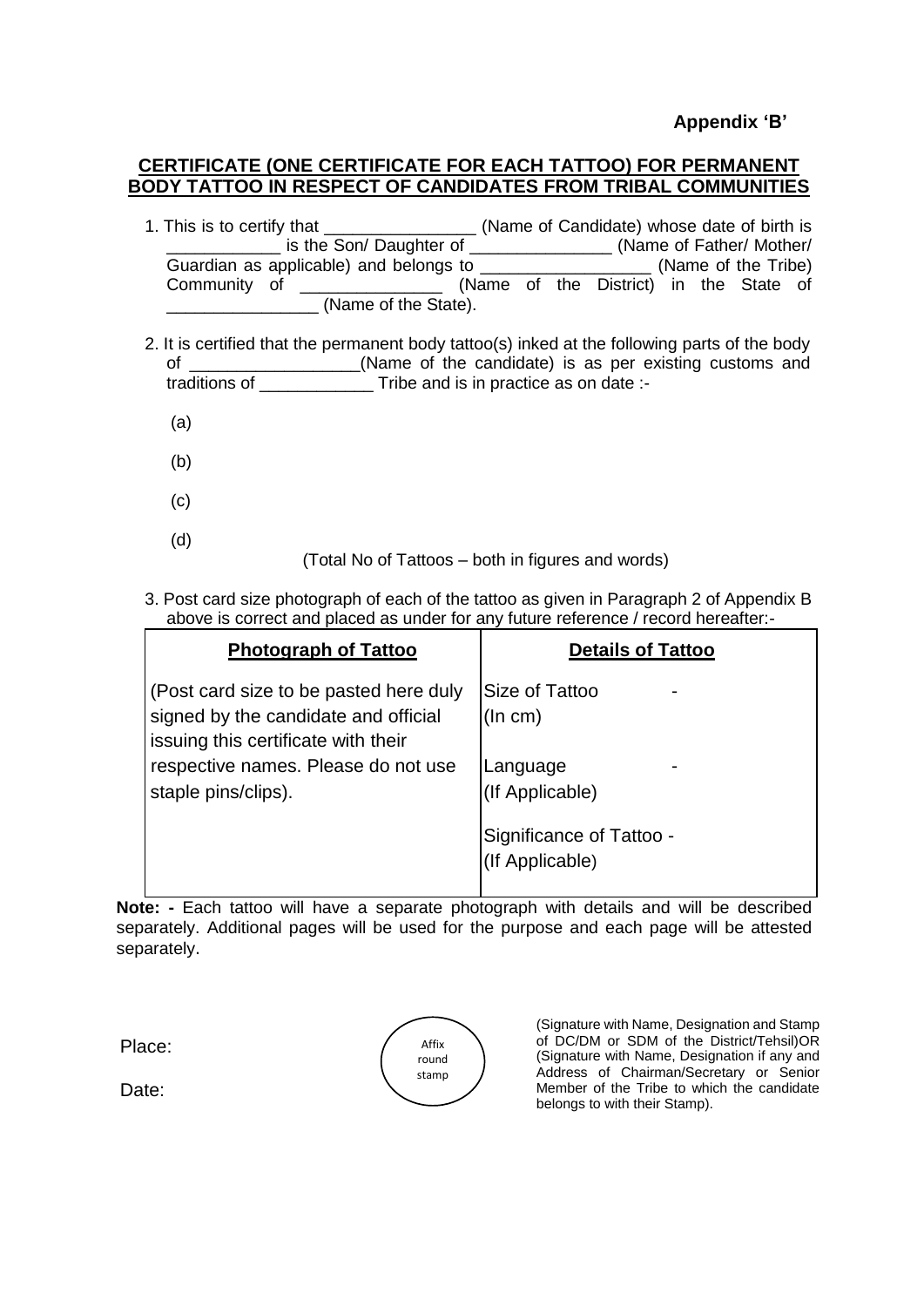# **Appendix 'C'**

This certificate will be provided to a candidate appearing for the SSB Interview by the concerned Selection Centre.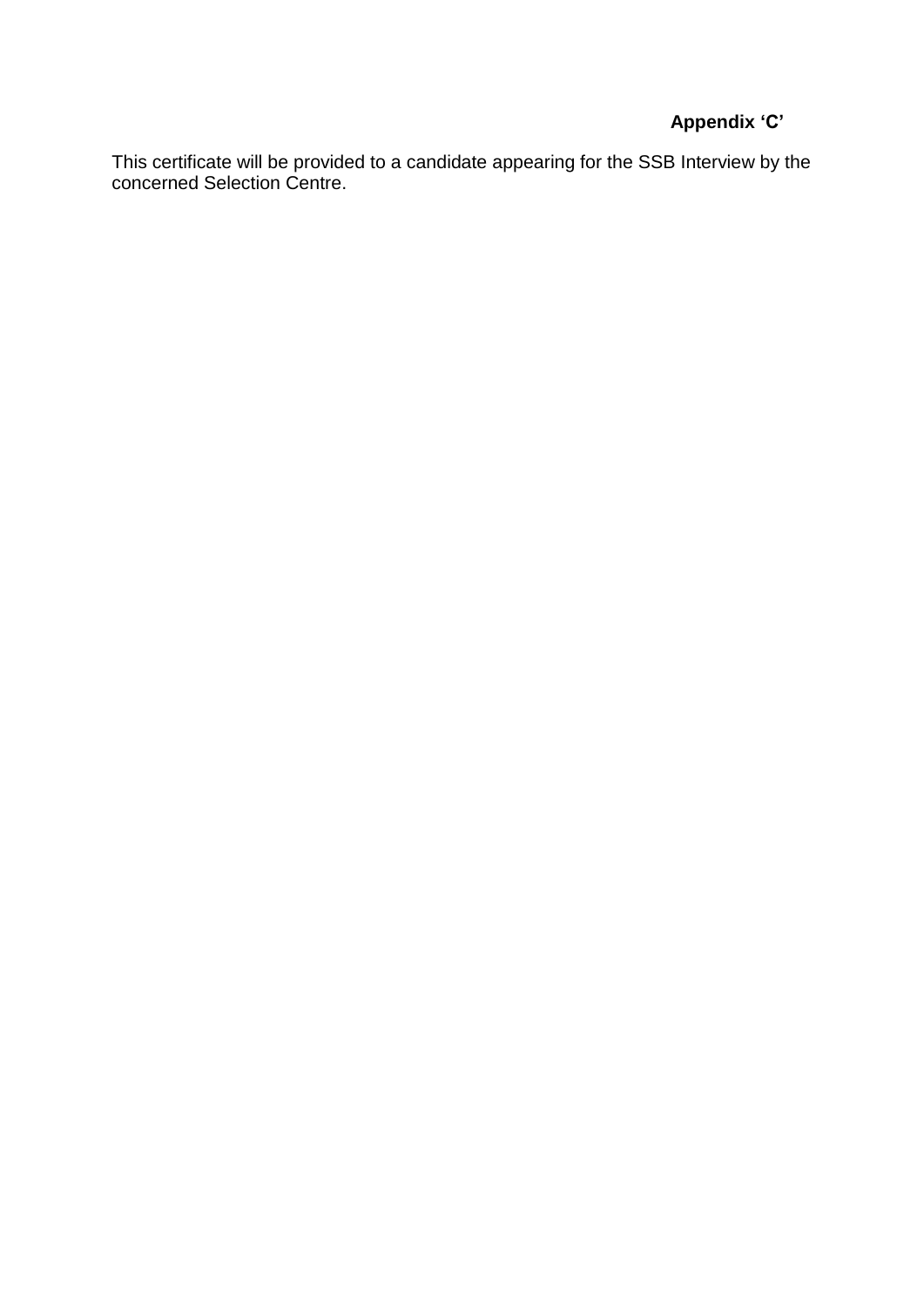**Appendix 'D'**

#### **SELF CERTIFICATION CERTIFICATE (ONE FOR EACH TATTOO) UNDERTAKING BY CANDIDATES (OTHER THAN THOSE FROM TRIBAL COMMUNITIES) WITH PERMANENT BODY TATTOO(S)**

1. I, \_\_\_\_\_\_\_\_\_\_\_\_\_\_\_\_\_\_\_\_\_\_\_\_\_\_\_\_\_\_\_ (Name of Candidate), Son/Daughter of complete the contract of Father/Mother/Guardian as applicable),

(Date of Birth) hereby give an undertaking that \*I do not have any permanent body tattoo on my body/\*I have one/two/three/four/more than four permanent body tattoo(s) as per details given and shown in the photograph(s) at Paragraph 2 below (\*strike out whichever is not applicable).

| <b>Photograph of Tattoo</b>                                                                                           | <b>Details of Tattoo</b>                    |
|-----------------------------------------------------------------------------------------------------------------------|---------------------------------------------|
| (Post card size to be pasted here duly<br>signed by the candidate with name.<br>Please do not use staple pins/clips). | Size of Tattoo -<br>(In Cms)                |
|                                                                                                                       | Language<br>(If Applicable)                 |
|                                                                                                                       | Significance of Tattoo -<br>(If Applicable) |

2. I hereby declare that besides the tattoo(s) as declared by me in Paragraph 1 of Appendix D above, I will not have any other permanent body tattoo(s) in future if I am selected to undergo pre-commission training.

3. The above information given by me is true and correct to the best of my knowledge and belief.

4. I understand that misrepresentation of any facts/concealment of any information regarding permanent body tattoos will lead to cancellation of my candidature at any stage from commencement of the selection process and I shall be solely responsible for the same.

Place:

\_\_\_\_\_\_\_\_\_\_\_\_\_\_\_\_\_\_\_\_\_\_\_ Date : (Signature of the Candidate) Name, Entry & SSB Batch No

Note 1- Each tattoo will have a separate photograph and will be described separately. Additional pages will be used for the purpose and each page will be signed by the candidate.

Note 2- Commandant Selection Centre or Commandants of a Pre-Commission Training Academy are empowered to reject a candidate for non-permissible permanent body tattoo(s).